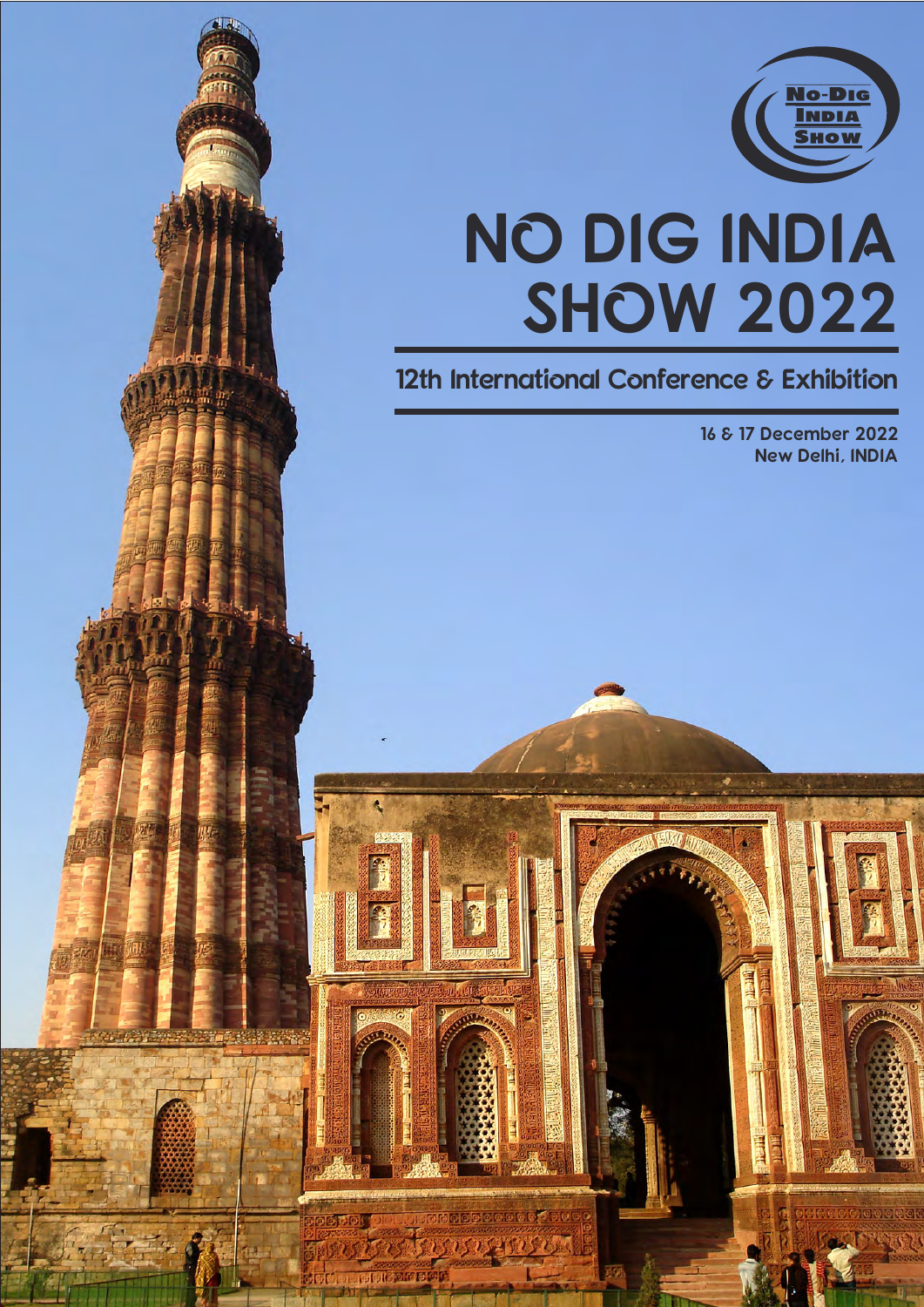## THE **NO DIG INDIA SHOW 2022**

For the last two years, Indian subsurface utility construction industry has been reeling under the impacts of corona pandemic. At one hand demands of services have outgrown the existing industry capacities, and at other, international movement restrictions have stymied the technology transfer process leading to poor project deliverances. These impediments have impacted, both, the Indian Trenchless Technology service providers, as well as, the utility owners. In the post covid period, to kickstart the economy, government has declared a slew of infrastructure construction projects with extensive trenchless applications. City Gas Distribution (CGD) projects, Smart Cities infrastructure, BharatNet II, Har Ghar Jal etc. are some of such projects. Need of the hour is to remove the networking and connectivity impediments and provide proper networking platform to enable the stakeholders deliver the projects successfully. To address this need, Indian Society for Trenchless Technology (IndSTT), the national apex organisation of trenchless technology, is pleased to announce the **NoDig India Show (NDIS) 2022** on **16 & 17 December 2022** at New Delhi. It is going to be a two day-long event covering **International Conference**, **Trenchless Excellence Awards**, **Live Events** & **Demonstrations** and **Exhibitions**.

- n Main objectives of NDIS 2022 include following:
- Assist Industry stakeholders in articulating available trenchless work opportunities;
- Assist Industry stakeholders to identify & network for the latest of the frontier trenchless methods and equipment and their sources;
- Assist Industry stakeholders to identify bulk materials and equipment suppliers and help to, enhance the networking with such suppliers;
- Assist Industry stakeholders to enhance the knowledge about execution and operational processes of latest working trenchless methods;
- Assist industry stakeholders in enhancing contractual capabilities;
- Assist Industry stakeholders to cultivate professional manpower capable to deliver on the opportunities available; and
- Assist Industry stakeholders to create the network of trenchless service providers with the project execution agencies for a better service delivery and product development.

## **CONFERENCE**

#### Discussion Topics

- Emerging Technologies & New Concepts in Trenchless and Subsurface Constructions. Equipment and Techniques, Methods & Materials
- ◆ Trenchless Contractual Conditions
- Human resource training and skill certification
- Challenges for Last Mile Connectivity for projects like Har Ghar Jal, City Gas Distribution, Swachh Bharat Mission, Smart Cities etc.
- Pipeline condition assessment and its rehabilitation
- **Trenchless risk mitigation for sustainable** underground utility infrastructure development and to avoid time-cost overrun.
- Underground Asset Management & Subsurface utility mapping & As Built Drawing
- ◆ Deliberations on Working Group recommendations over Trenchless Costing and Trenchless Skilling.
- **Smart & Sustainable Cities Utility Network**
- Rehabilitation & Replacement of Aging Subsurface Utility Network
- ◆ Drilling Fluids
- Waste Management & Mud Recycling

#### CPD Credit Hours

The show is approved by Engineering Council of India (ECI) for award of 32 Continued Professional Development Hours, to the registered event delegates who participate in complete event duration.

#### **Certification**

Upon successful participation & clearing the test, the participant would be awarded two certifications, CPD Hour Credit certificates & IndSTT trade Skill Certificate on TTO 1.1

#### Register Now

For more details on the event, please visit event website at https://bit.ly/3AFCphh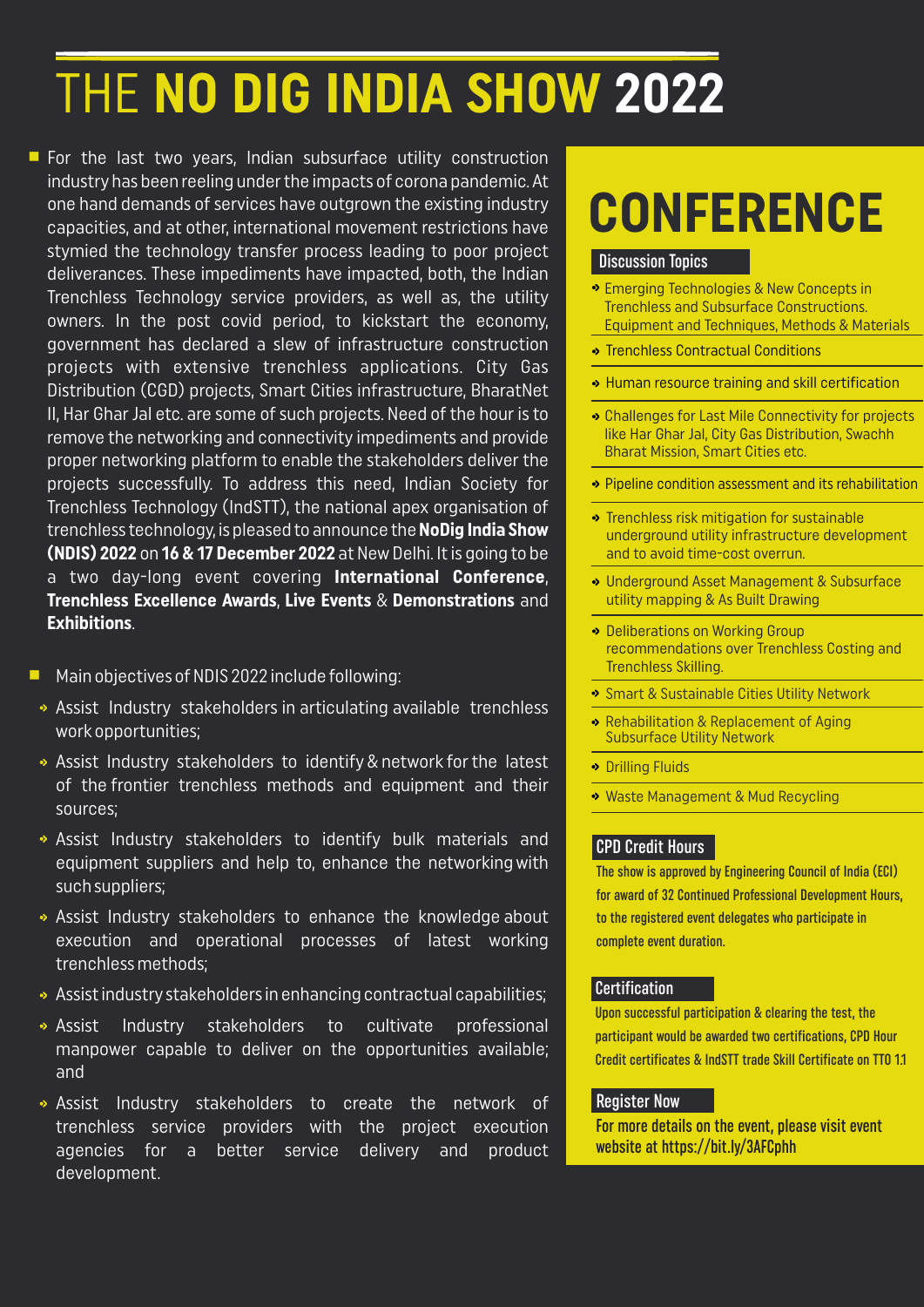#### **TRENCHLESS EXCELLENCE AWARDS 2022**

### **Market Outlook**

" India's National Infrastructure Pipeline (NIP) envisages an infrastructure investment of Rs 111 lakh crore over the five-year period (FY 2020-25).

The construction industry in India is expected to grow steadily over the next four quarters. The growth momentum is expected to continue over the forecast period, recording a CAGR of 9.5% during 2022-2026. The construction output in the country is expected to reach INR 60,508.9 billion by 2026. <u>וו</u><br>'



- **E** Water Supply & Sanitation
- **DOIL & Gas**
- Telecommunication
- **Electricity Transmission & Distribution**
- **Urban Transport/MRTS**

**INDSTT Trenchless Excellence Awards** (**ITEA**) are meant to <sup>n</sup> motivate individuals' and organizations' contribution in subsurface construction domain and to promote replicable best practices in the Indian trenchless industry. INDSTT has initiated these awards which recognize and honor the valuable contributions and work of Indian Trenchless Fraternity that has significantly enriched the subsurface construction domain and has helped bring about a change in our construction practices. In continuation of our tradition to honor the super achievers of the trenchless industry fraternity, we has instituted the INDSTT Trenchless Excellence Awards which reflect the true spirit of creation and recognition of excellence in the way we practice our profession.

INDSTT recognizes the role of a national award for motivation and improved performance of operators, engineers & institutions and has conceived the **INDSTT Trenchless Excellence Awards** (**ITEA**) as an award of Excellence in the following categories:

- Achievement Award for Trenchless Project Design
- Achievement Award for Project / Technology Innovation
- Achievement Award for Project Management
- Achievement Award for Creating Social Development & Impact
- Achievement Award for Health, Safety and Environment
- Achievement Award for Best Project
- Achievement Award for Best Driller of the year
- Achievement Award for Best Tunneler of the year
- Achievement Award for Best Public / Private Officer of the year
- Achievement Award for Industry Doyen
- Achievement Award for Academician/Technologist/Scientist
- Achievement Award for Best Professionally Managed Company

For further details & award guidelines, please download detail ITEA 2022 Brochure at https://bit.ly/3P4NVGz.

Site visit shall be undertaken by Jury members/INDSTT Team to interact with management/individual and other stakeholders to ascertain the award category guidelines. All expenses for arrangements towards travel, boarding & lodging for the site visit/interactions (if require) will be borne by the applicant/comapny/organisation/firm.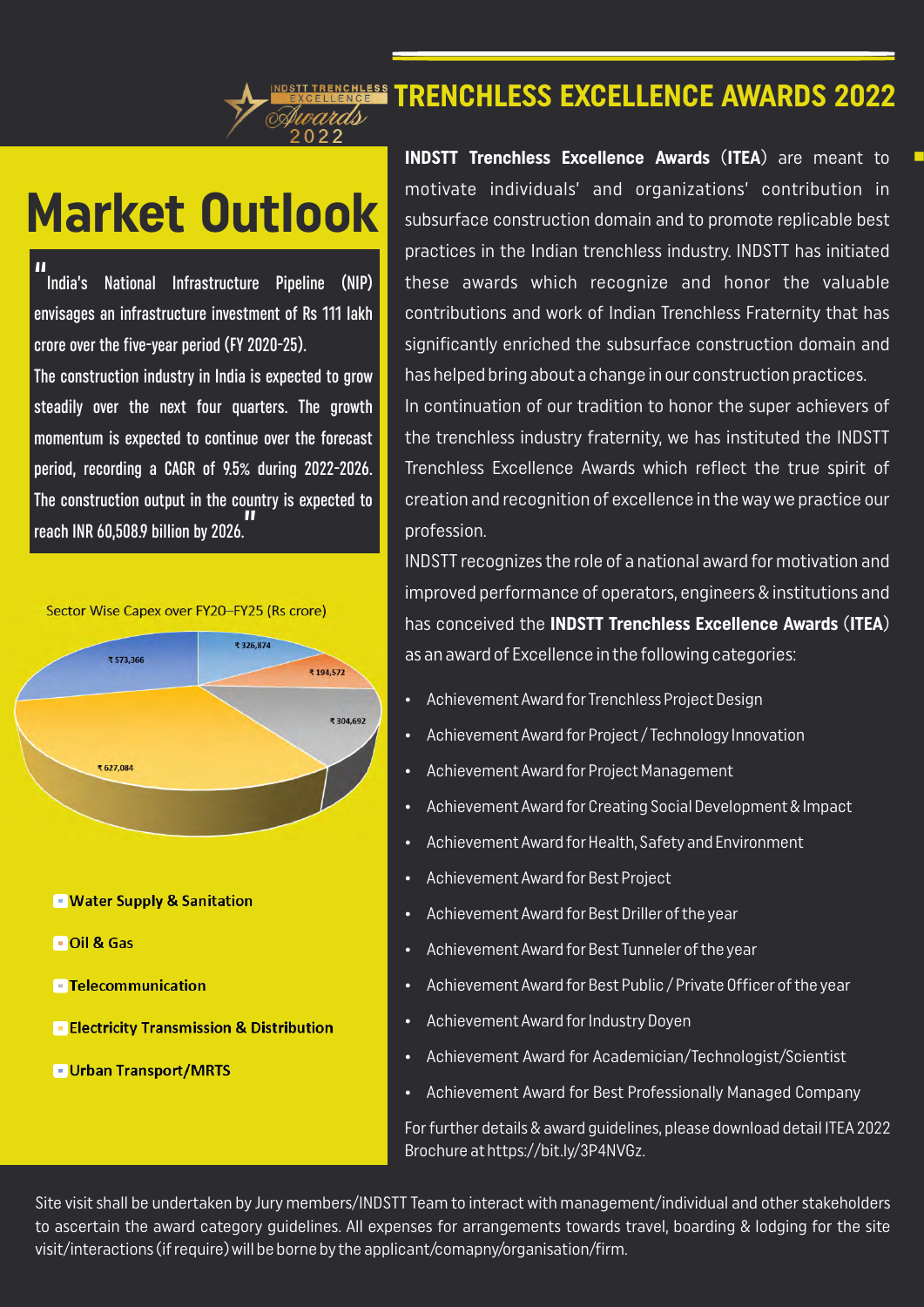## **VISITOR PROFILE**

**X** Mayors

- **XX** Municipal Commissioners and City Managers
- **Consultants to Municipal Corporations**
- **X:** Military Engineering Services
- **X** Public Works Departments
- **X** Public Health Engineering Departmen
- **X** Telecommunications and IT Industry
- **X** Drilling Tools Traders & Exporters
- **X** Municipal and Government Contractors and Suppliers
- Smart Cities Consultants
- **X** Municipal Water Authorities
- Water and Waste Water Consultants and Experts
- **X** Technology Providers and Vendors
- **X** Town Planners and Engineers
- **X** Construction and Infrastructure Developers
- Buried pipeline condition assessor
- **X** Development Banks and Financial Institutions
- Utility Surveyors
- Pipeline Installation Contractors & Engineering Organization
- **\*** Highway, railway, river and cross country pipeline contractors & engineers
- **Engineering Students & Faculties**
- **X** Media/Press

### **EXHIBIT AT NDIS2022**

Unlock new opportunities, identify new markets and join the world's leading organisations in helping the industry to navigate the complexities of a new emerging India.

Year-on-year, No Dig India Show (NDIS) delivers real business opportunities. By sponsoring and exhibiting in 2022, your company will benefit from opportunities for an excellent return on investment and gain direct access to regional buyers and decisionmakers seeking strategies, products and technologies to tackle the challenges they face.

NDIS provides the biggest opportunity in 2022 to position your company as an industry thought leader and key market player in front of policy makers, business leaders, disruptors and innovators.

Put your latest products, services and innovations in front of key decision makers. NDIS's exhibition will enable buyers and sellers to showcase and source new products, solutions and technologies, strengthen and build relationships and do business across the full gas, water, sewer, communication, and electricity industry value chain.

### **EXHIBIT PROFILE**

- **\*** Horizontal Directional Drilling machine, accessories & tools
- **X** Microtunneling, Pipe Jacking & TBM
- **X** Drilling Fluids, Waste Management & Mud Recycling System
- **X** Drilling & Cutting Tools
- **X** Horizontal Directional Drilling Locating & Tracking Tools
- Glass & Fiber Reinforced Pipe, Liner, Resin, HDPE & Interplastic
- Buried Utility Survey, Mapping & Inspection Tools Manufacturers
- Pipeline Installation Contractors & Engineering Organization
- **\*** Highway, railway, river and cross country pipeline contractors & engineers
- Smart Cities Institutions, Municipal Corporations & ULB's
- **X** Financial Institutions